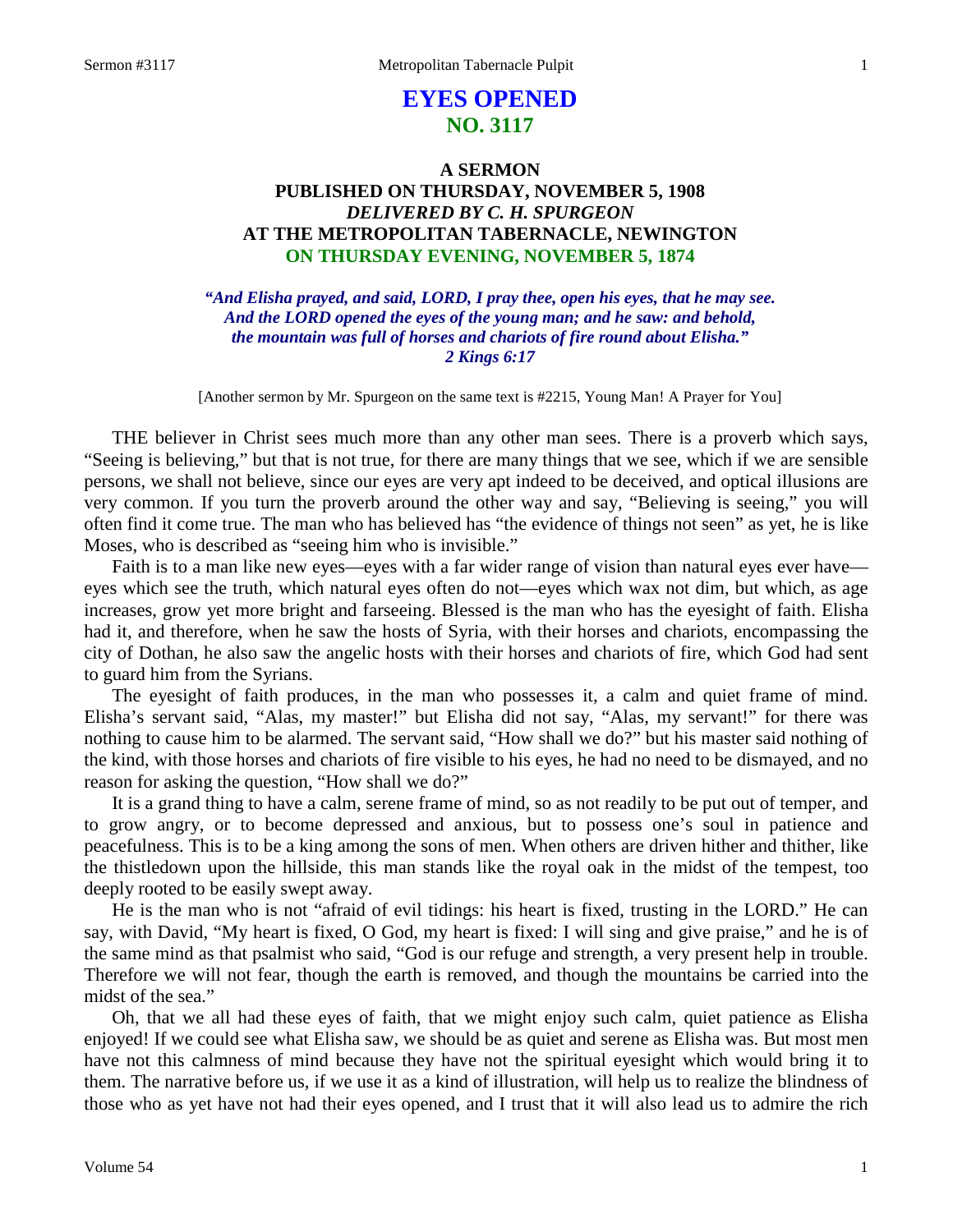grace of God which has been manifested in those of us who have had our eyes opened that we may see the things of God.

**I.** My first observation shall be that THE NATURAL EYE IS BLIND TO HEAVENLY THINGS.

Man boasts that he can see, but he cannot. He sees natural things, and he often sees them very clearly. His penetrating eye has looked into the bowels of the earth and the depths of the sea, and has peered among the stars. Scarcely anything has been able to conceal itself from the wondrous power of research possessed by the human mind. For natural things, the natural eye is sufficient, but as the natural man understands not the things of the Spirit of God, seeing that they are spiritual, and must be spiritually discerned, so the natural eyes discern not spiritual things. Let me prove this, as I can very readily do.

For instance, *God is everywhere, yet sin-blinded eyes see Him not.* When our eyes are opened, we can see God everywhere, it would be impossible to place a Christian where he would not feel the presence of his Maker in creation. Whatever landscape his eye gazes upon, he says at once, "My Father made all this," and he can see traces of his Father's handiwork, not merely when he looks upon the face of the earth, but also when he looks up to the stars.

Not only in a calm, clear night, but amidst the hurly-burly of the tempest, the Christian realizes that God is there, he does not need anybody to point out to him the fact that God is present, for he knows it. How often have some of us walked out when the storm has been raging, and delighted to look up to the flashing lightning because we saw in it the glances of our Father's eye, and to listen to the peals of thunder because we believed them to be our Father's voice, that voice of the Lord which is full of majesty, and which "breaketh the cedars of Lebanon."

Yet the natural man can go through the world and not see God at all. Yea, and he will even have the effrontery to deny that God is there, and he may go further still, and say that there is no God at all. David says that such a man is a fool, but the modern name for him is "philosopher."

In David's day, no one but fools said that there was no God, but now, those who say that there is no God claim that they are among the wise ones of the world. Yet, how can they see if they are blind? We need not think that any strange thing has happened, for Paul wrote, long ago, about those who lived in his day, "Professing themselves to be wise, they became fools." They said, "We can see," and therefore their sin and their blindness both remained.

So blind is man that in addition to not seeing his God, *he does not see the law of God.* Go into a parish church, and you will usually see the ten commandments printed legibly before you. Yet I am speaking the truth when I say that men cannot see the law of God with their natural eyes. You can scarcely go into a house in this country without finding a Bible, and in that Bible there are the commandments that God gave to Moses, yet, notwithstanding that, the natural man does not see the law of God, for even if he reads the ten commandments, he concludes that the mere letter of them is all that they mean.

He reads, "Thou shalt not kill," and he says to himself, "I have done no murder, so I am clear," not knowing that "whosoever is angry with his brother without a cause" has broken that commandment. He reads, "Thou shalt not commit adultery," and he says, "I am clear," forgetting that even a lascivious look is an infringement of that command. The law is spiritual, and has to do with thoughts, imaginations, and secret wishes, as well as with words and actions, so who among us can stand unabashed in its awful presence?—

> *"No strength of nature can suffice To serve the Lord aright; And what she has, she misapplies, For want of clearer light."*

Instead of asking that our hearts may be inclined to keep this law, it would be better far for us to look up to Him who has kept the law on His people's behalf, and whose precious blood can cleanse us from the stain of the innumerable infringements of that law of which we have been guilty. Till we see Christ's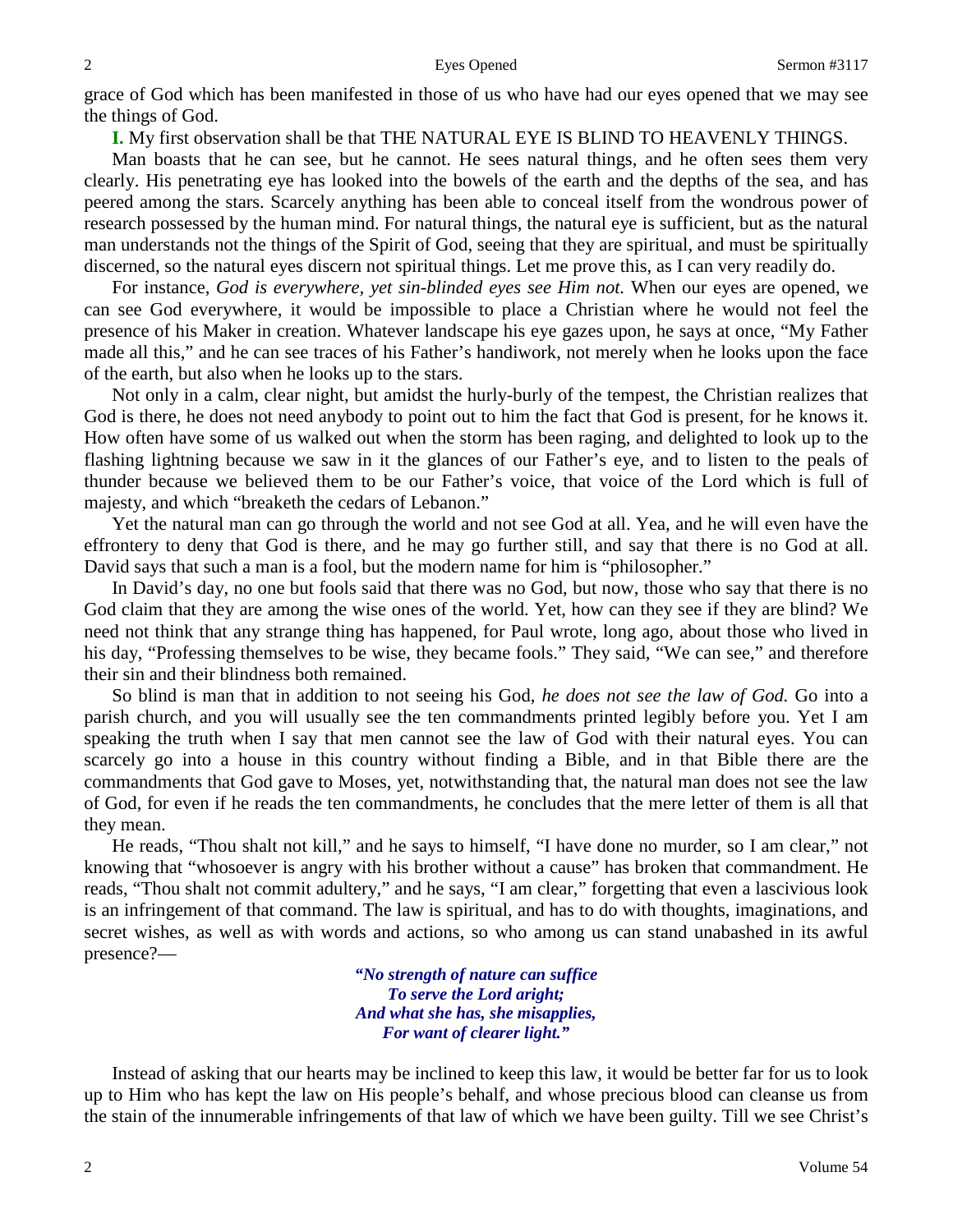face in glory, and are perfect through His perfections, the law will be far above us, and will continue to condemn us for our shortcomings. But the great reason why men do not comprehend the high spirituality of the law, its exceeding breadth and wondrous severity, is because they are blind.

Being thus blind to God, and to His law, *they are also blind to their own condition.* He who has his eyes opened but for a moment will perceive that his soul is as full of sin as an egg is full of meat, and that sin comes out of him as naturally as water flows from a fountain. He sees that every action he performs is stained with sin, and that he is so guilty before God that condemnation has already passed upon him—so guilty that he can never make any atonement for the past, and that nothing he can do or suffer can ever save him.

He must feel, if once his eyes have been opened, that he is lost, ruined, and undone by nature and by practice too, and that only a supernatural act of divine grace can deliver him from the danger into which he has brought himself, and the guilt into which he has plunged himself. We say this to men, and we have said it hundreds of times, but they cannot see it, and when they do not, we ought by no means to be surprised, but simply to say, "Of course, this proves the truth of what we have already said. The very fact that men cannot see it proves that they are blind, if they saw it, we should have spoken falsely in charging them with not having sight."

And inasmuch as men are not able to see their sin, and to see their danger, *therefore they do not see the way of salvation.* They may attend a purely Evangelical ministry, and hear the way of salvation put as clearly as ever it can be put, yet they will not understand it unless their eyes are opened by a miracle which only the Holy Spirit can work.

It is strange that when people are convinced of sin, though they have attended the plainest possible ministry from their childhood, we have to teach them the very A B C of the Gospel, and we have the greatest possible difficulty in making them see that faith in Jesus, faith in the divinely-appointed Substitute for sinners, does in a single moment save the soul.

The inward spiritual perception of what justification by faith really means comes to no man except to be given him from above. And because man does not see his sin, he does not see the remedy for that sin. Not understanding his danger, he is not in a position to see the wondrous scheme by which he is delivered from that danger, through the grace of God, by the atoning sacrifice of our Lord Jesus Christ, through the effectual working of the ever-blessed Spirit.

*This is the reason why men do not admire and love our blessed Lord and Savior, Jesus Christ.* They cannot see His beauties, or they would be enamored of Him. If you tell me that any eye has been turned to the Lord Jesus Christ, and yet that the possessor of that eye has not trusted, loved, and adored Him, I tell you at once that that eye must be a blind eye, for could it see, it must be charmed with Him, could it really behold Him, it must be fascinated by Him. Well did our hymn-writer say—

### *"His worth, if all the nations knew, Then the whole world would love Him too."*

But man is so blind that he cannot see the light of the Sun of righteousness. Jesus shines full in his face in all the splendor of His infinite love, yet the blinded soul cannot behold that supernatural radiance.

*This want of spiritual discernment makes man ignoble.* Samson with his eyes open is a hero, but Samson blinded is a sorry spectacle, from a judge in Israel he sinks to a slave in Philistia. Men believe in the keenness of their intellect, but it is to them their greatest shame, though they do not know it, that they cannot see the things of God, but grope like blind men in the dark.

It is their blindness that makes them so contented to be what they are. Could they but see themselves as they really are in God's sight, they would not rest a moment without crying to Him for mercy. Could the ungodly man truly know what he is, and where he is, the cry, "What must I do to be saved?" would constantly go up in every house of prayer, and in every private house men and women and children too,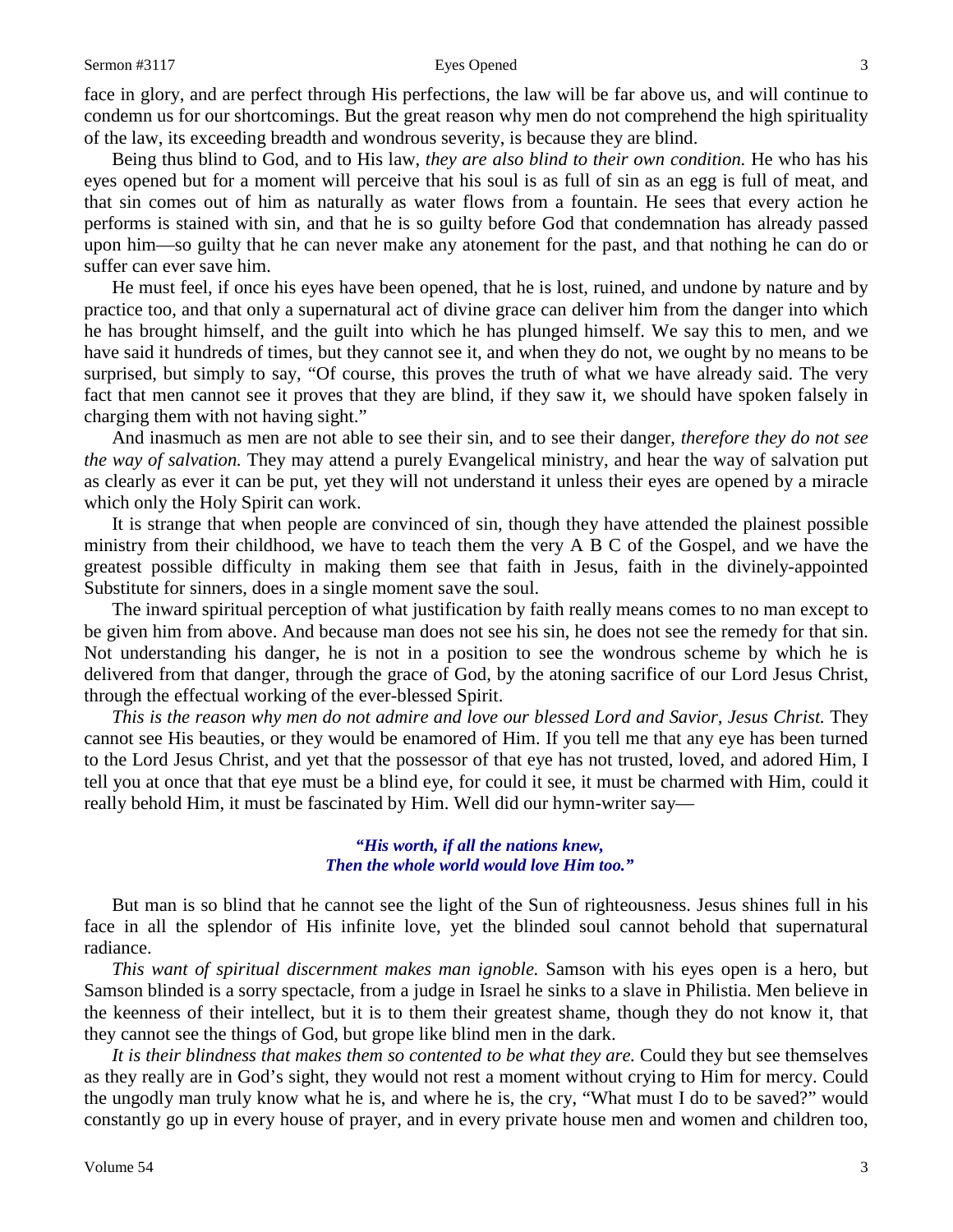would be found praying to God to save them. But the blind soul says that it sees, and it is perfectly satisfied to remain blind even though that blindness, unless it is miraculously cured, will end in eternal death. Oh, that God, in His infinite mercy, would now give spiritual eyesight to any here who are thus blind!

Until He does so, *this blindness of theirs will keep them proud of what should be their shame.* They are covered with rags, but they think they are decked out in the choicest apparel. They are poor and miserable, but this blindness of their soul makes them boast of being princely in their riches, and therefore, they will not come to God for the true light, and the true life, and true wealth, but remain selfdeceived and un-humbled.

*This blindness of theirs places them in great danger.* If God, in His sovereign mercy, does not open their eyes, they will fall into the ditch, and probably drag others down with them, or they will go struggling on in the self-conceit of their fancied knowledge, and will never be led into the light, but they will be only undeceived when, in hell, they open their eyes for the first time to find that they are cast out from God forever and ever.

This is our first point, that the natural eye is blind to heavenly things.

**II.** The next truth is that GOD ALONE CAN OPEN MEN'S EYES.

*We may lead blind men to Jesus, but we cannot open their eyes.* We can, in a measure, indicate to them what spiritual sight is, and we may explain to them what their own sad condition is, but we cannot open their eyes. Neither can anyone but God alone open their eyes. There are some who, in mockery, give them artificial eyes, and try to make them look as if they could see, they teach them to trust in an imitation of Christianity which has a name to live, and yet is dead, but nothing less than vital godliness will avail for them—nothing but the real work of God the Holy Ghost upon the soul.

It is all in vain for you to wash your eyes in baptismal water, whether it is in a few drops or in the deepest river, you must have your eyes miraculously opened by God, or they never will be opened. It is all in vain for you to be orthodox in your creed, and to be a member of what you believe to be the best church under heaven, unless there has been in your soul a divine enlightenment so that you have seen yourself, seen your Savior, and seen your God with your inward eyes. Unless God shall open your eyes, you must still abide in the darkness of spiritual blindness.

Why it is that God alone can open men's eyes? It is because *to open the eyes of blind souls is an act of creation.* The faculty to see is gone from the fallen spirit, the eyeball has perished, the optical nerve has died out through sin. God will not merely clean the dust out of old eyes, or take cataracts away from them, but old things must pass away, and all things must become new. He gives new eyes to those who have totally lost all power of sight. The act of creating a soul anew is as much a work of God's omnipotence as the making of a world.

Remember also that *those who have their eyes opened by God were born blind.* The man who was in that sad condition, and whose eyes Christ had opened, truly said, "Since the world began was it not heard that any man opened the eyes of one that was born blind." It is so spiritually, this old original sin of ours, this inwrought blindness of our nature, is not superficial, it has not merely to do with eyeballs, and optic nerves, and the like, but it has to do with the heart, and the will, and the conscience, the understanding and the perception of spiritual things, and divine power is needed to remove such blindness as this.

We must remember too, that *man is willfully blind.* Our old proverb says, "There are none so deaf as those that won't hear, and none so blind as those that won't see." It is not merely that man cannot come to Christ, but he *will not* come to Christ that he may have life.

It is not merely that he cannot see the truth, but that he loves darkness rather than light, and does not want to see. You cannot convince a man who is resolved not to be convinced. If sinners were only willing to see, they would soon see, but their will itself is in bondage, and utterly estranged from God, and therefore it is that only a divine power—the will of God—can overcome the desperately wicked will of man.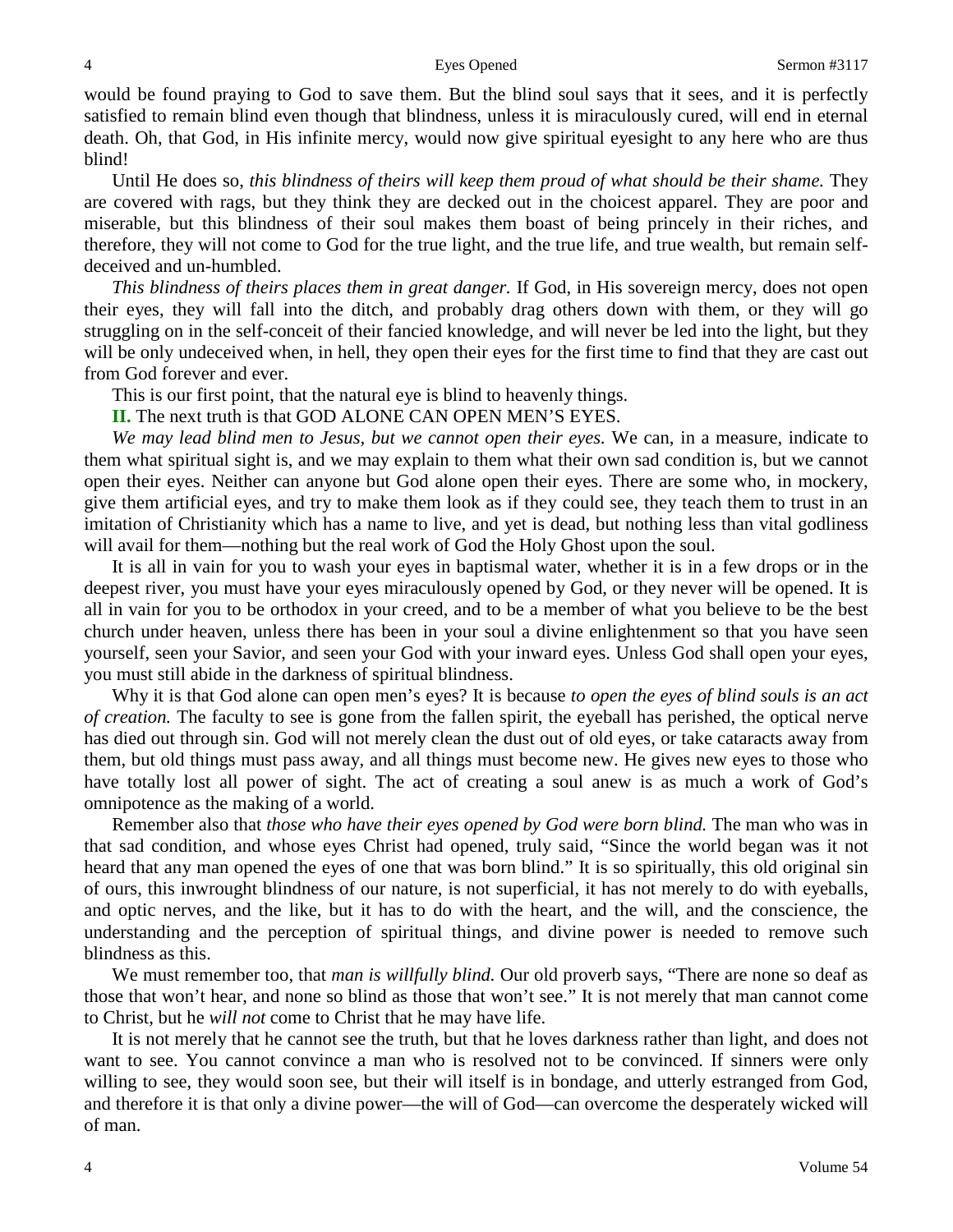It must be a divine work, and therefore *it was set down among the covenant blessings* that the Lord Jesus Christ, when He came, would open the eyes of the blind, but why it should have been put down as His special work if others can do it, I cannot tell. But no others can do it, God alone, God in the person of Jesus Christ our Savior, by the effectual working of the ever-blessed Spirit, must come and open the eyes of those who are spiritually blind.

> *"If Thou, my God, art passing by, Oh let me find Thee near! Jesus, in mercy hear my cry, Thou Son of David, hear!*

*Behold me waiting, in the way, For Thee, the heavenly Light; Command me to be brought, and say, 'Sinner, receive thy sight.'"*

**III.** Now, thirdly, though we cannot open the eyes of the blind, WE CAN PRAY FOR THEM THAT THEIR EYES MAY BE OPENED.

This is what Elisha did for his servant, the young man could not see the horses and chariots of fire, and Elisha could not make him see them, but he offered this prayer for him, "LORD, I pray thee, open his eyes, that he may see. And the LORD opened the eyes of the young man; and he saw."

How often we feel our helplessness in dealing with sinners! Godly parents, have you not realized your helplessness in dealing with your own children? If you have had the notion that you could convert them, you have soon had it driven out of you.

When you have gathered the little children in the Sunday school around you, perhaps you have pictured to yourself the power and influence you would have over them to lead them to Christ, but I will warrant that you, who have long been earnestly engaged in such holy service as that, have learned, as the Reformer did, that "old Adam is too strong for young Melancthon," and you have lifted up your heart to God, finding prayer to be the only resource you had in such an emergency.

It is a blessed thing to be driven to despair as to any ability of our own to do any good, for we never rely wholly on God's power as long as we have any confidence in our own. While the preacher imagines that he can do something, he will do nothing. While teachers or parents entertain the belief that there is some innate power in themselves with which they can do God's work, they are not on the right track, for God will not work through those who believe in their own self-sufficiency.

But when you say, "I can no more save a soul than I can open the eyes of a man born blind, I am utterly helpless in this matter," then it is that you begin to pray, and beginning to pray, you are taught how to act, and God uses you as His instrument, and eyes are opened, ay, opened by you, instrumentally, but God has all the glory.

Now, when should you specially pray for those who are blind? I think this narrative teaches us that *we should do so whenever we see them in trouble.* This young man said to Elisha, "Alas, my master!" so that was the time for Elisha to pray for him, "LORD, I pray thee, open his eyes, that he may see."

Carefully watch those about whom you are anxious, and pray most earnestly for them when they are under affliction or difficulty. I am sure that trials are providentially sent to unconverted men in order to help the ministry guide their minds and hearts in the right direction. If they were left without trials, we might scarcely find a joint in their harness where the arrows of the truth might enter. If they always continued in prosperity, they would become so proud and presumptuous that they would be unwilling to listen either to a rebuke or to an invitation.

It is a grand opportunity for you when you visit a man in the time of sickness, or when you find him depressed in spirit, or hear him saying, "Alas! Alas!" Then is the time to speak to him about God, and to speak to God about him.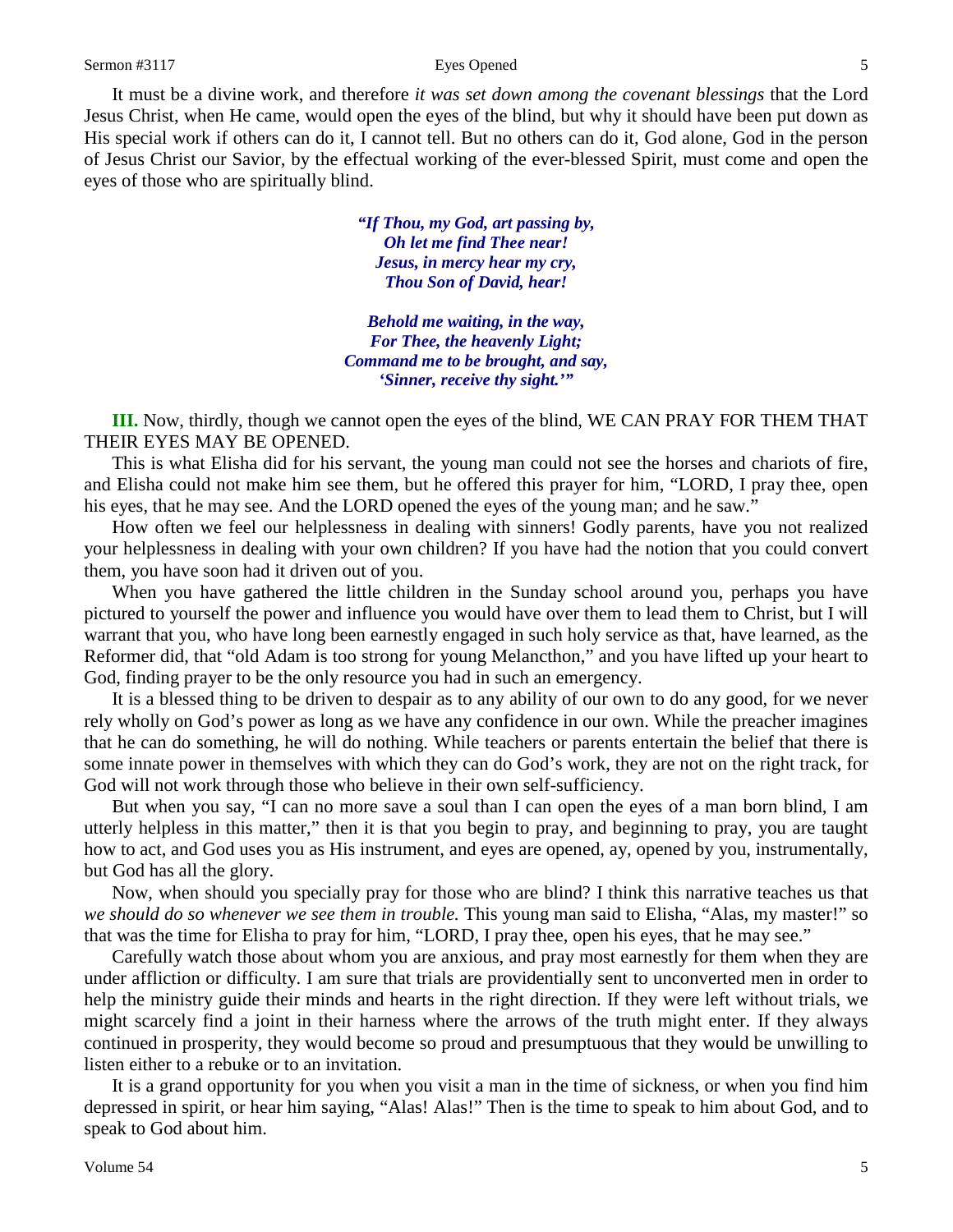*It is also a good time to pray for sinners when we hear them inquiring.* This young man said to Elisha, "How shall we do?" Be always ready, when you hear them asking, "What shall we do?" or "How shall we do?" to point them at once to Jesus, and also to take their case to Jesus in prayer.

*It is also a good time to pray for them when we ourselves have had a clear sight of the things of God.*  You ought, by the very clearness of the vision which you have enjoyed, to pity those who still sit in darkness, and to pray that they may be brought into the light. Elisha had himself seen the horses and chariot of fire, and therefore he prayed for his servant, "LORD, I pray thee, open his eyes, that he may see." When it is well with you, speak to Christ on behalf of poor sinners. When you have good times yourselves, remember those who are starving away from the banquet, and pray the Master of the feast to give you the grace to "compel them to come in."

*It is well to pray for sinners too, when their blindness astonishes us.* I know that sometimes, you are quite amazed that people should be so ignorant about divine things. It surprises you that intelligent people should have such mistaken notions concerning the very simplest truths of God's Word. Even if you are astonished, do not be vexed at them, but pray earnestly for them.

I have sometimes heard two Christian men arguing because they did not agree in doctrine. One of them has been quite sure that he held the truth and equally certain that his friend was in error, and instead of being thankful that he could see more than his friend could, and praying God to bring his friend to see the same, he has grown angry, and struck out right and left, as if the way to make his brother see was to smite him in the eye.

But it is not so, controversy very seldom brings any truth home to the heart. We can secure that result much better by praying for others than by fighting with them. Pray, "O Lord, open their eyes." That is a far wiser thing than abusing them because they cannot see.

Let us also remember, dear friends, that *when we received our spiritual eyesight, it was mainly because others had been praying for us.* Most of us can probably trace our conversion to the intercession of a godly father, or mother, or teacher, or friend. Then let us repay those prayers which were offered for us in years gone by, by pleading for others who still are blind.

### *"Pray that they who now are blind, Soon the way of truth may find."*

*It will glorify God to open the eyes of the blind,* therefore let us pray for them with great confidence. When we are asking for anything about which we are somewhat doubtful as to whether it will glorify God or not, we may well speak with hesitation, but as we are sure that it is for God's glory that men should see Jesus, and rejoice in Him, let us crave this boon for them with great importunity and much holy boldness, and we shall certainly have our heart's desire.

Now father, mother, sister, brother, friend, just at this moment breathe the prayer to heaven, "Lord, open my children's eyes, open my brother's eyes, open my husband's eyes, open my wife's eyes." Let such prayers as those go up perseveringly, eagerly, expectantly, for verily there is a God that hears prayer. Make this the burden of your daily approach to God for anyone in whom you are specially interested, "O LORD, I pray thee, open his eyes, that he may see!"

**IV.** Fourthly, there is this blessed fact, in the narrative before us, that GOD DOES OPEN MEN'S EYES.

God can do it, and according to this narrative, *He has done it in an instant.* A moment before, this young man could see no horses or chariots of fire, but as soon as Elisha's prayer was registered in heaven, his servant could see what was before invisible to him.

The processes of human surgery are often slow. Man requires time for his operations, but the great operation of the soul's salvation is instantaneous. The soul is dead, and it is made alive in a single moment. The soul is in total darkness, and it is in bright light the next instant. The moment anyone believes in Jesus, spiritual eyesight is given to him with which he can see his God.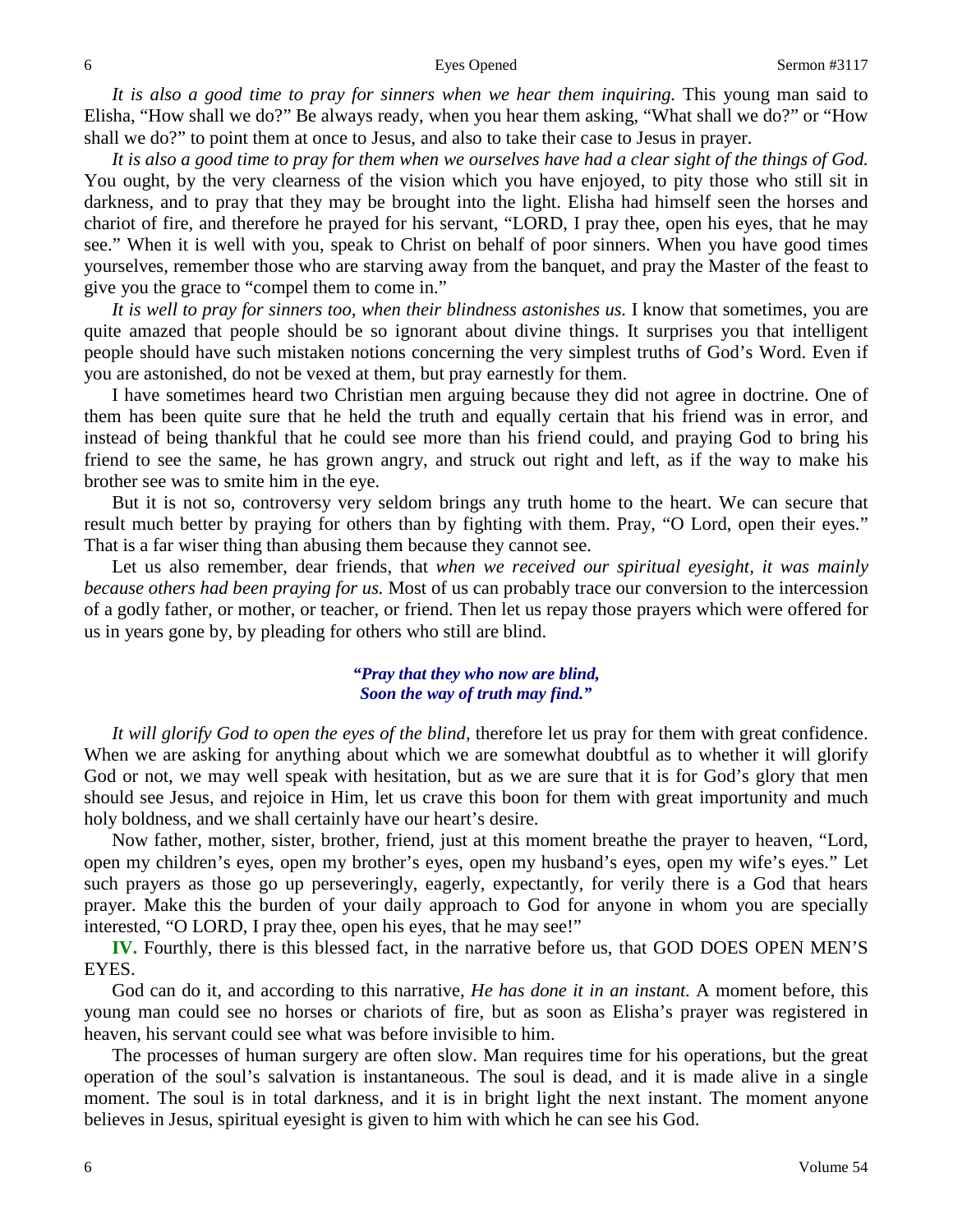How I delight to think that whenever anyone comes into this house of prayer, and the Gospel is being preached, my Lord and Master can, at any moment, apply it with power to the soul, and give, to anyone present, immediate, instantaneous salvation. God's Word, like a hammer, can smite the rocky heart, and out of it the waters shall gush. The Lord touches the eye, it looks to the brazen serpent, and healing is instantly given. O my brethren and sisters in Christ, pray you fervently that the blind may have their eyes opened, seeing that God can do it, and can do it at once.

*The Lord specially does this for the young.* Our text says, "The LORD opened the eyes of *the young man."* Certainly He can give sight to the oldest, but here is comfort for those of us who are concerned about our children, He can also do this for the young. Their eyes are often blinded by the glitter and glare of the world. They say that they want to see life, and to see pleasure, but God can so open their eyes that they shall be able to see life, and to see pleasure, in a higher and truer sense, in Jesus Christ.

Young people who are here now, I pray the Lord graciously to grant that you may not go any further in the journey of life being blind, but that even now He may open your eyes. If He were to do so, you would see your sin, you would see Jesus Christ as your Savior, you would see yourselves saved by faith in Him, and you would then see before you a happy future and a glorious reward at the last. I pray the Lord to open the young men's eyes and the young women's eyes. He can do it, and He will do it in answer to prayer, let us go to Him, and ask Him to do it now.

Dear friend, *He can open your eyes.* I know that you are saying, "I wish I could see Christ, and read my title clear." Well, I do not know what your character may have been, and I cannot tell what scales may have come upon your eyes, but I know that there was a man of whom it is written, "There fell from his eyes, as it had been scales," as though there had been many scales upon his eyes.

However many there may be, the Lord Jesus Christ can take them all off at once, and He can do it for all the blind people in this building right now. O God, I pray thee, open the eyes of every sinner here to see Thyself, Thy Son, Thy truth, Thy law, Thy Gospel, Thy holiness, Thy covenant! If Thou wilt do this, it will be Thy work alone, and Thou shalt have all the glory of it.

Do you not remember how it is written of Hagar, "God opened her eyes"? I wonder whether there is anyone like Hagar here. She had been sent away by her mistress, and she and her son Ishmael were famishing, she had put him under one of the shrubs, out of her sight, and she thought that all was over with both of them, but "God opened her eyes, and she saw a well of water." The well was there before she saw it, but truer eyes needed to be opened that she might see it.

So, the Lord Jesus Christ is nearer to the sinner than the sinner imagines, as Paul says, "The righteousness which is of faith speaketh on this wise, Say not in thine heart, Who shall ascend into heaven? (that is, to bring Christ down from above:) or, Who shall descend into the deep? (that is, to bring up Christ again from the dead). But what saith it? The word is nigh thee, even in thy mouth, and in thy heart: that is, the word of faith, which we preach; that if thou shalt confess with thy mouth the Lord Jesus, and shalt believe in thine heart that God hath raised him from the dead, thou shalt be saved. For with the heart man believeth unto righteousness; and with the mouth confession is made unto salvation."

Sinners do not understand the simplicity of salvation until their eyes are divinely opened. They are looking about for salvation, and there it is, all the while, close at hand.

I remember my dear old grandfather looking about his study to find his spectacles while he had them on, he was looking through the spectacles to find the spectacles, and there are many who act just as inconsistently as that with regard to salvation. There is Jesus Christ Himself helping them to find Him, and they would not begin to seek Him without help from Him in the seeking, yet they think He is far away from them. There is water close to you, yet you are dying of thirst. There is bread by your side, yet you are perishing of hunger.

May the Lord graciously illuminate your understanding that you may see that you have not to do anything, or to be anything, or to feel anything, but simply to let Jesus Christ be everything to you, and you yourself be nothing at all. To rest in Jesus Christ simply and entirely, that is all that is needed, but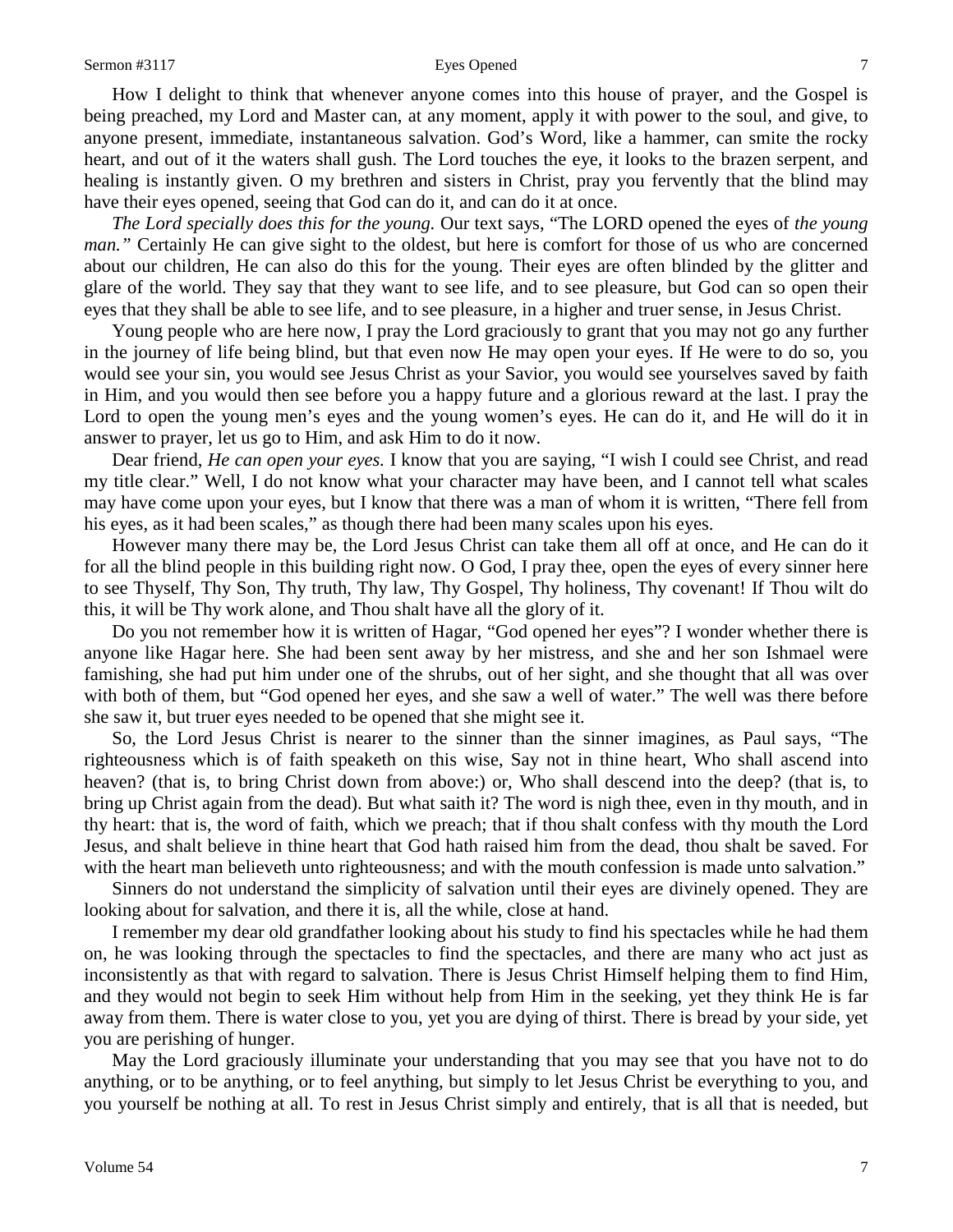until men's eyes are opened they cannot see that, but our comfort is that God can open their eyes, may He do so this very hour!

**V.** My last remark is that EVEN THOSE PERSONS WHO CAN SEE NEED MORE SIGHT.

*We all need to see more in the Scriptures.* Each of us needs to pray to the Lord, "Open thou mine eyes, that I may behold wondrous things out of thy law." There are some brethren who have weighed us all up, and declared that we are not sixteen ounces to the pound, as they say, and they set us down as being unsound, but as they were never appointed by God as inspectors of weights and measures, their judgments upon us cause us no alarm whatever.

We do, however, confess that we are not infallible, we do make mistakes about the meaning of Scripture, and mistakes for which we are very sorry. It is well for a minister, when he is preaching, sometimes to say, "Friends, so much as this I think I do know, but there are some things which I do not know." It might be a comfort to us to hear that the preacher did not know everything, for we would then see that he was like ourselves.

Here is the Bible, and if any of us imagine that we perfectly understand everything there is in it, that is proof that we know very little of it. "Oh, the depths, oh, the depths!" Jerome used to say, "I adore the infinity of Scripture," and well he might. He who is a superficial student of Scripture picks up a few grains of gold, but he who digs in this mine gets nuggets, and he who digs still deeper finds solid beds of gold, and the further he descends into the very heart of the truth, the more he discovers that the riches of it are incalculable, and he often has to stop in his search and cry, "Who can fully understand Thy Word, O God? We can no more understand that than we can understand Thyself to the full."

*We need also to have our eyes opened as to the great doctrines of the Gospel.* I meet with some who mix up the covenant of works with the covenant of grace in a most remarkable manner, and talk to the children of the free-woman as if they were children of the bond-woman, and make salvation to depend partly upon self and partly upon Christ, which would be a salvation neither worth preaching nor believing.

If we have begun in the Spirit, let us not seek to be made perfect in the flesh. If salvation is of grace, then it is not of works, otherwise grace is no more grace, but if it be of works, let us say so, for then it cannot be of grace, otherwise work is no more work. A clear line of distinction between merit and mercy, between desert and sovereign grace, must ever be drawn, and he who has cried to the Lord, "Open thou mine eyes," until he has had his eyes opened concerning that distinction has much reason to bless and thank God.

Oh, for a clear testimony, throughout all our churches, to the grand fundamental doctrines of grace! Pray that you may give it yourself, and that you may hear it every day.

*We need also to have our eyes opened with regard to Providence* [See sermon #3114, God's Providence]. What blind eyes we often have with regard to that! We cry, with poor old Jacob, "All these things are against me," at the very moment when they are all for us. We cannot see how a certain thing can be right though it would be impossible for us to prove that it was wrong. We are often unable to find any promise to sustain us even though there are thousands of promises stored up for us in God's Word.

Oftentimes *we need to have our eyes opened to see ourselves.* We imagine that we are growing in grace when we are really growing spiritually leaner every day. We need to have our eyes opened with regard to temptation, for we may think that we are not being tempted at the very moment when we are in the greatest danger from temptation. We need to have our eyes opened as to what is most desirable, for we often aspire after the high places when the lowest are the best, and seek wealth when poverty would be the better soil for the growth of grace.

> *"Gold and the Gospel seldom do agree; Religion always sides with poverty,"—*